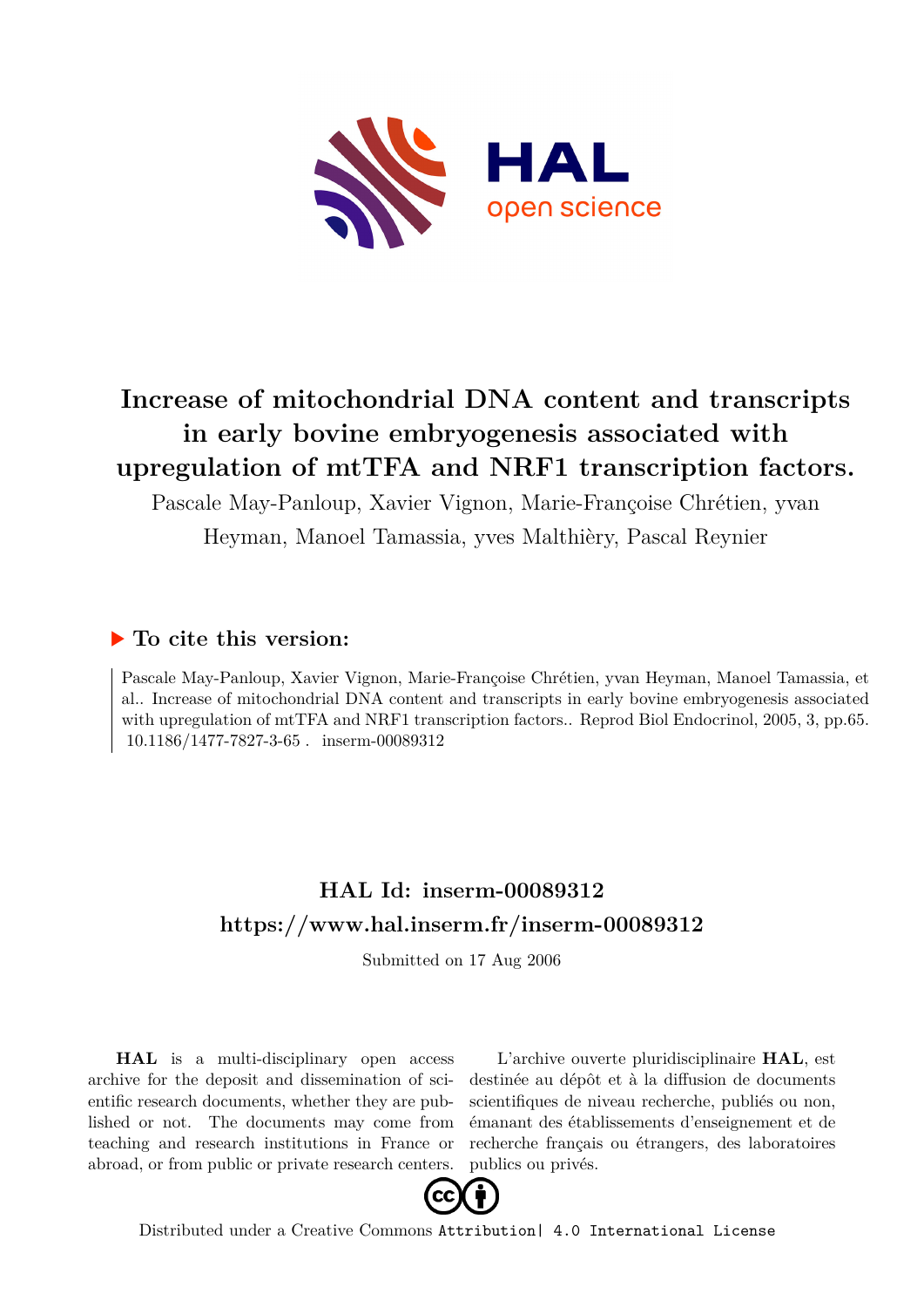## **Increase of mitochondrial DNA content and transcripts in early bovine embryogenesis associated with upregulation of mtTFA and NRF1 transcription factors**

Pascale May-Panloup\*1,2, Xavier Vignon<sup>3</sup>, Marie-Françoise Chrétien<sup>1</sup>, Yvan Heyman<sup>3</sup>, Manoel Tamassia<sup>4</sup>, Yves Malthièry<sup>2,5</sup> and Pascal Reynier<sup>2,5</sup>

Address: <sup>1</sup>Biologie de la Reproduction, Labo FIV, Centre Hospitalier Universitaire d'Angers, 4 rue Larrey, F-49033 Angers, France, <sup>2</sup>Inserm, U694, F-49033 Angers, France, <sup>3</sup>INRA, Biologie du Développement et Reproduction, UMR 1198 INRA/ENVA, F-78352 Jouy en Josas cedex, France, <sup>4</sup>University of Illinois, Dept of Veterinary Clinical Medicine, 1008 West Hazelwood Dr. Urbana, IL 61802, USA and <sup>5</sup>Centre Hospitalier Universitaire d'Angers, Laboratoire de Biochimie et Biologie Moléculaire, 4 rue Larrey, F-49033 Angers, France

Email: Pascale May-Panloup\* - pamaypanloup@chu-angers.fr; Xavier Vignon - xavier.vignon@jouy.inra.fr; Marie-Françoise Chrétien - mfchretien@chu-angers.fr; Yvan Heyman - yvan.heyman@jouy.inra.fr; Manoel Tamassia - tamassia@uiuc.edu; Yves Malthièry - yvmalthiery@chu-angers.fr; Pascal Reynier - pareynier@chu-angers.fr

\* Corresponding author

Published: 14 November 2005

*Reproductive Biology and Endocrinology* 2005, **3**:65 doi:10.1186/1477-7827-3-65

[This article is available from: http://www.rbej.com/content/3/1/65](http://www.rbej.com/content/3/1/65)

© 2005 May-Panloup et al; licensee BioMed Central Ltd.

This is an Open Access article distributed under the terms of the Creative Commons Attribution License [\(http://creativecommons.org/licenses/by/2.0\)](http://creativecommons.org/licenses/by/2.0), which permits unrestricted use, distribution, and reproduction in any medium, provided the original work is properly cited.

#### **Abstract**

**Background:** Recent work has shown that mitochondrial biogenesis and mitochondrial functions are critical determinants of embryonic development. However, the expression of the factors controlling mitochondrial biogenesis in early embryogenesis has received little attention so far.

**Methods:** We used real-time quantitative PCR to quantify mitochondrial DNA (mtDNA) in bovine oocytes and in various stages of in vitro produced embryos. To investigate the molecular mechanisms responsible for the replication and the transcriptional activation of mtDNA, we quantified the mRNA corresponding to the mtDNA-encoded cytochrome oxidase 1 (COX1), and two nuclear-encoded factors, i.e. the Nuclear Respiratory Factor 1 (NRF1), and the nuclearencoded Mitochondrial Transcription Factor A (mtTFA).

**Results:** Unlike findings reported in mouse embryos, the mtDNA content was not constant during early bovine embryogenesis. We found a sharp, 60% decrease in mtDNA content between the 2 cell and the 4/8-cell stages. COX1 mRNA was constant until the morula stage after which it increased dramatically. mtTFA mRNA was undetectable in oocytes and remained so until the 8/16 cell stage; it began to appear only at the morula stage, suggesting de novo synthesis. In contrast, NRF1 mRNA was detectable in oocytes and the quantity remained constant until the morula stage.

**Conclusion:** Our results revealed a reduction of mtDNA content in early bovine embryos suggesting an active process of mitochondrial DNA degradation. In addition, de novo mtTFA expression associated with mitochondrial biogenesis activation and high levels of NRF1 mRNA from the oocyte stage onwards argue for the essential function of these factors during the first steps of bovine embryogenesis.

## Research **[Open Access](http://www.biomedcentral.com/info/about/charter/)**

Received: 29 August 2005 Accepted: 14 November 2005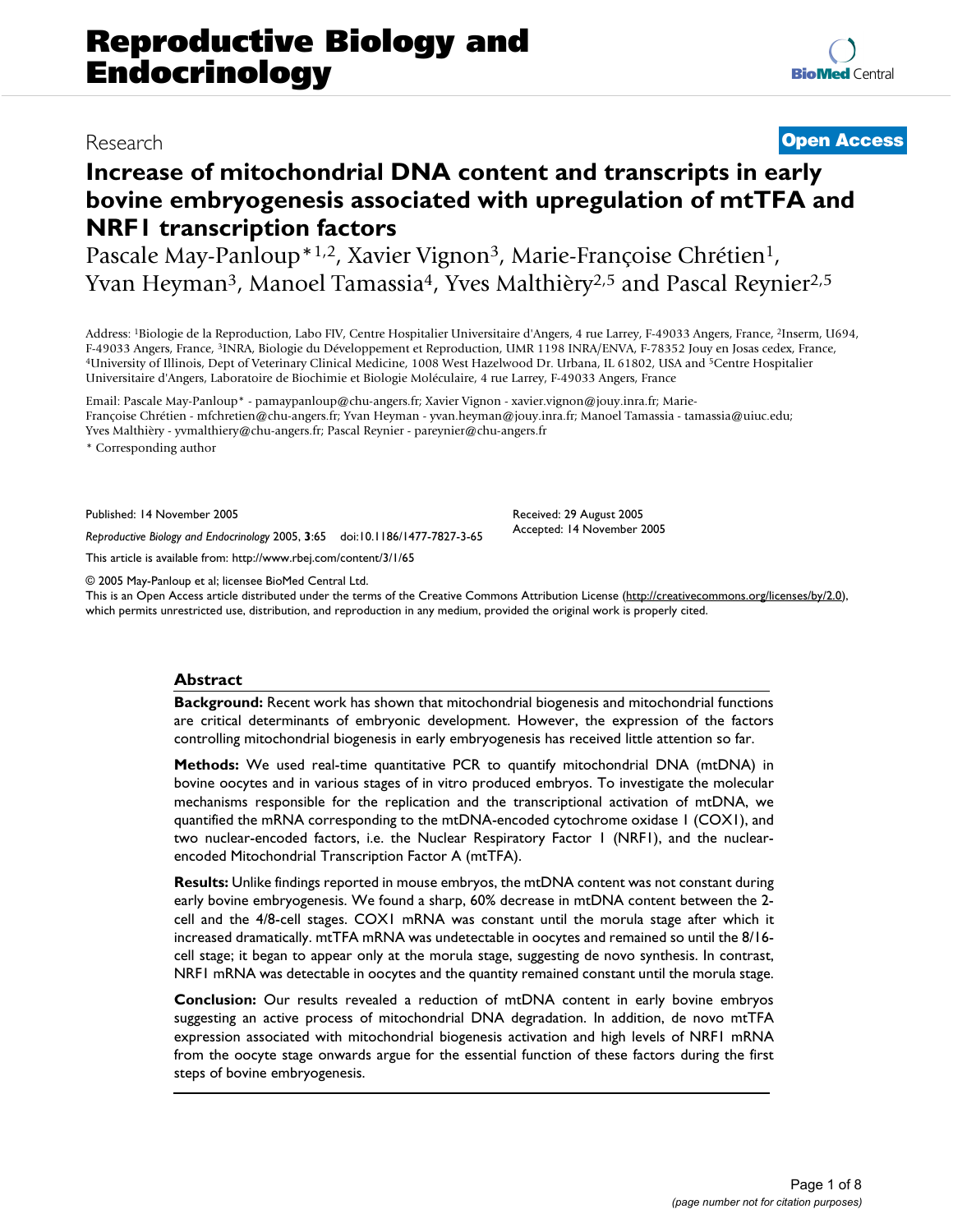#### **Background**

Mitochondria, which are maternally inherited organelles, perform several cellular functions, e.g. energetic metabolism, calcium and iron homeostasis, signal transduction, and apoptosis, and play a role in metabolic pathways such as those involved in the biosynthesis of heme, lipids, amino acids and nucleotides [1]. These mitochondrial functions are therefore likely to be critical determinants of early embryonic development at various levels including spindle organization, chromosomal segregation, cellcycle regulation, and morpho-dynamic processes such as compaction, cavitation and blastocyst hatching [2].

Pre-existing oocyte components are critical during the interval between fertilization and the so-called maternalembryonic transition (MET) when the transcriptional activity of the embryonic genome becomes fully functional. During this period the development of the embryo is supported by maternal RNAs, proteins and organelles stored in the ooplasm. The transcription of the embryonic genome start at the 2-cell stage in the cow, defining a step called minor activation of the embryonic genome [3]. During the first cell divisions there is a balance between maternal and embryonic transcripts. Indeed, embryonic transcription and the degradation of maternal mRNA are gradual processes [4]. When the embryo reaches the 8/16 cell stage, the MET occurs, marking the major activation of the embryonic transcription and explaining the sharp increase in the RNA level at the blastocyst stage [3]. Throughout the preimplantation period the gene expression pattern is not constant but varies according to the gene considered.

The active transcription of the mitochondrial genome starts at different developmental stages depending on the species. In mice, the mtDNA transcription occurs in the late 2-cell stage, whereas it occurs in the 4/8-cell stage in humans and in the 8/16-cell stage in cattle [5,6]. The molecular mechanisms responsible for this transcriptional activation of mtDNA during early embryogenesis are not well understood. Ubiquitous transcription factors, such as the nuclear respiratory factor 1 (NRF1) and the mitochondrial transcription factor A (mtTFA), are well known to regulate mtDNA transcription in various tissues. NRF1 transactivates the promoters of a number of mitochondrial-related genes including genes coding for respiratory chain subunits and mtTFA [7]. Mitochondrial TFA is a nuclear-encoded high-mobility group (HMG) box protein, which binds upstream of the light- and heavystrand mtDNA promoters [8]. This transcription factor also regulates mtDNA replication, since the initiation of replication of the leading strand of mtDNA depends on an RNA primer produced by transcription from the lightstrand promoter. Moreover, there is new evidence that mtTFA plays a role in the direct regulation of the mtDNA

copy number [9]. A recent study on early mouse embryogenesis shows that sharp changes in the abundance of NRF1 and mtTFA mRNAs occur in the 8-cell stage, which is one cell cycle before changes appear in mitochondrial oxidative phosphorylation transcripts, although mtDNA replication does not occur until later in the development [10]. In contrast to mouse embryos, *in vitro* fertilized bovine embryos showed a significantly higher mtDNA copy number at the blastocyst stage [11]. Since the bovine blastocyst has a high mtDNA copy number, it offers a good mammalian model to study the regulation of the transcription of factors controlling mtDNA replication in the preceding stage.

The purpose of this study was to explore the variation of mtDNA and mitochondrial RNA (mtRNA) content through the different stages of early bovine embryogenesis and to investigate the possible role of NRF1 and mtTFA in the activation of mtDNA replication and transcription. To achieve this, we used the real-time polymerase chain reaction (PCR) to quantify mtDNA, and real-time reversetranscription PCR (RT-PCR) to quantify mtDNA transcripts as well as NRF1 and mtTFA transcripts in metaphase II bovine oocytes and in bovine embryos at early stages of development.

#### **Methods**

#### *In vitro production of bovine oocytes and embryos*

Cumulus oocyte complexes (COCs) were obtained from bovine ovaries collected immediately after slaughter and transported to the laboratory in container maintained at 30°C. The content of antral follicles 2–8 mm in diameter was aspirated and recovered in a conical 50-ml tube containing 10 ml of HEPES-buffered M199 medium at 39°C. Oocytes were selected on the basis of their morphology and rinsed before in vitro maturation. COCs containing degenerated oocytes, oocytes with irregular ooplasm, and COCs with abnormal or expanded cumulus investments were discarded.

The maturation of the COCs was carried out as described in the literature [12]. Briefly, the COCs were matured *in vitro* for 22–24 h at 39°C under a humidified atmosphere of 5%  $CO<sub>2</sub>$  and air in M199 medium supplemented with 10% fetal calf serum (FCS) (Life Technologies, Cergy, France), 10 µg/ml FSH (Stimufol, Mérial, Lyon France), 1 µg/ml LH and 1 µg/ml estradiol 17β (Sigma). At the end of the maturation period, cumulus-expanded oocytes where either inseminated *in vitro* with frozen-thawed semen, or dechoronized and retained if they present their first polar body (group of metaphase II oocytes before insemination). One ejaculate from a single bull was used throughout all the experiments. Eighteen hours after fertilization, presumptive zygotes had their cumulus cells removed by vortexing and were transferred into 50 µl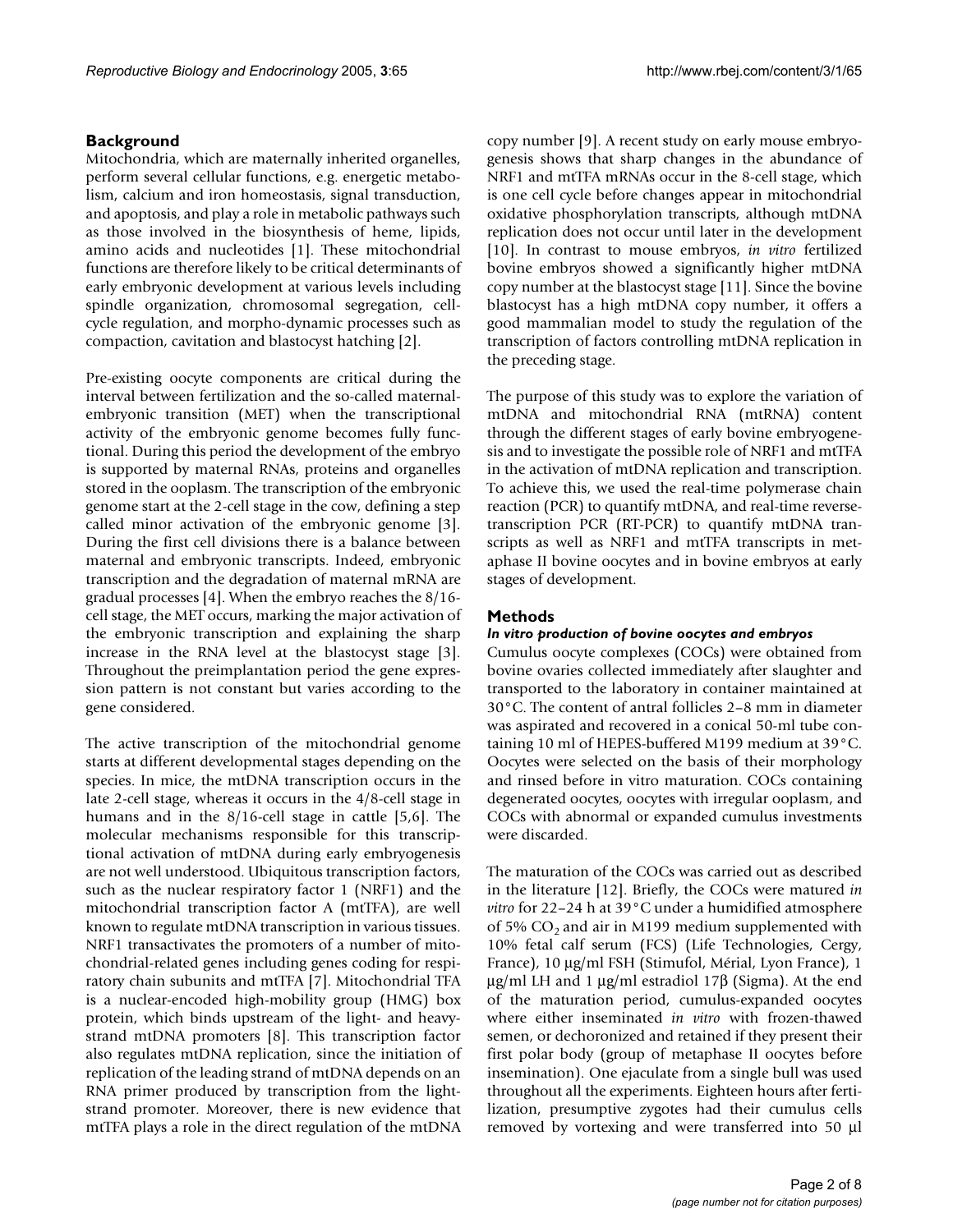|  |  |  |  |  |  | Table 1: Primer couples and PCR conditions |
|--|--|--|--|--|--|--------------------------------------------|
|--|--|--|--|--|--|--------------------------------------------|

| Gene        | <b>Primer sequence D</b>             | <b>Primer sequence R</b>          | <b>PCR</b> | AT <sup>2</sup> | $\mathbf{C} \mathbf{N}^3$ |
|-------------|--------------------------------------|-----------------------------------|------------|-----------------|---------------------------|
| COXI        | 5'-AAA-TAA-TAT-AAG-CTT-CTG-ACT-CC-3' | 5'-TCC-TAA-AAT-TGA-GGA-AAC-TCC-3' | 190        | 56              | -4.8                      |
| mtTFA       | 5'-CAA-ATG-ATG-GAA-GTT-GGA-CG-3'     | 5'-AGC-TTC-CGG-TAT-TGA-GAC-C-3'   | 148        | 58              | 6.1                       |
| <b>NRFI</b> | 5'-CCC-AAA-CTG-AGC-ACA-TGG-C-3'      | 5'-GTT-AAG-TAT-GTC-TGA-ATC-GTC-3' | 162        | 58              | 5.6                       |

<sup>1</sup>PCR: PCR product length/pb

<sup>2</sup>AT: Annealing temperature/degree C°

<sup>3</sup> CN: Copy Number in 1 ng of PCR product × 10<sup>9</sup>

microdrops of B2 medium (CCD-laboratories, Paris, France) supplemented with 2.5% of FCS and containing a layer of Vero cells for coculture according to a technique described elsewhere [12]. A total number of 610 in vitro matured oocytes were inseminated through 5 replicate experiments. Inseminated oocytes were distributed by groups of about 30 presumptive zygotes in microdrops. Oocytes that failed to divide at 28 hpi were collected at that time to constitute the group of uncleaved oocytes. Each microdrop was then allocated to the collection of one of the following specific developmental stage : 2-cell at 28 hpi, 4/8-cell at 48 hpi, 8/16-cell at 72 hpi, morula at 120 hpi and blastocyst at 168 hpi. Only the more advanced embryos in development for each stage, and morulas and blastocysts of highest visual quality were included in the study. Each sample was constituted by a single oocyte or embryo rinsed in 50 µl of PBS – immediately frozen in liquid nitrogen and individually stored at - 80°C until assay.

DNA extraction and mtDNA quantification was performed on 105 oocytes and embryos: 15 single metaphase II oocytes collected just before insemination, 15 metaphase II oocytes, which had failed to cleave, and 15 isolated embryos at each of the developmental stages. RNA extraction and RNA transcript quantification were carried out on a similar series of 105 oocytes and embryos at the same developmental stage.

#### *DNA extraction*

DNA was extracted from each single oocyte or embryo by means of the High Pure PCR Template Preparation Kit (Roche Diagnostics, Mannheim, Germany) according to the manufacturer's recommendations. The DNA was bound specifically to glass fibers following the combined action of a chaotropic agent (guanidine), a detergent (Triton X-100) and the enzyme proteinase K. After washing, the silica-bound DNA was eluted with 200 µl of prewarmed (72°C) elution buffer and maintained at 4°C. The extraction efficiency, assessed as described elsewhere [13], was greater than 90%.

#### *RNA extraction and Reverse transcription (RT)*

Poly(A) RNA was prepared from isolated single oocytes and embryos using the High Pure Viral RNA Kit (Roche Diagnostics, Manheim, Germany) following the manufacturer's instructions. Briefly, lysis was accomplished by incubation of the sample in a special Binding Buffer (4.5 M guanidine-HCl, 50 mM Tris-HCl, 30% Triton® X-100) supplemented with poly(A) carrier RNA. The nucleic acids then bound specifically to the surface of glass fibers in the presence of a chaotropic salt. After washing, the silicabound RNA was eluted with 50 µl of elution buffer and stored at -80°C until use. To confirm the absence of contaminating DNA, each RNA extract was subjected to the amplification protocol with the COX1 primer (see below) before reverse transcription.

Ten microlitres of each resultant poly(A) mRNA sample were used in duplicate. The RT-PCR reaction was carried out with the Advantage RT for PCR Kit (Becton Dickinson, Franklin Lakes, NJ, USA) following the manufacturer's instructions using a random hexamer mix to prime the RT reaction and to produce cDNA. Tubes were heated to 70°C for 2 mn to denature the secondary RNA structure and the RT mix was completed with 200 U of the MMLV RT enzyme. They were then incubated at 42°C for 1 hour to promote the reverse transcription of RNA, followed by incubation at 94°C for 1 mn to denature the RT enzyme. Each sample was completed to 50 µl with RNAse-free sterile water and stored at -80°C until use.

#### *Primer design*

For mtDNA quantification, we used a couple of primers located in the COX1 gene (Table 1). The PCR product was a 190-bp DNA fragment. mtRNA quantification was performed using the same couple of primers. Because bovine sequences for mtTFA and NRF1 are currently unknown, we first used primers located in sequences highly conserved between species in order to amplify bovine sequences. The conserved sequences of NRF1 and mtTFA mRNAs were evaluated by nucleotide multiple-sequence alignments of several orthologues using Clustal W 1.83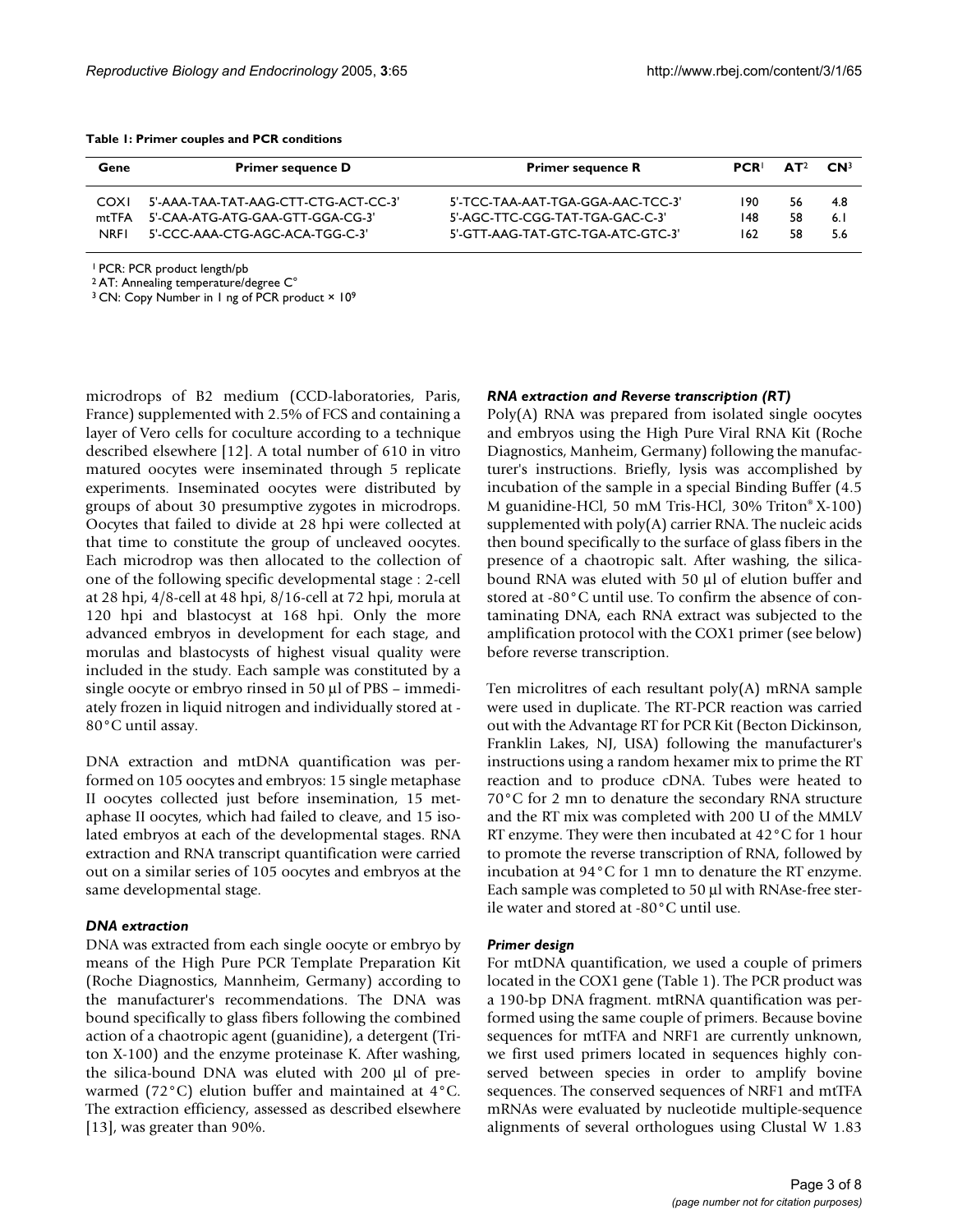[14]. Alignments of complete NRF1 coding sequences were performed using sequences available in RefSeq from Homo sapiens (NM\_005011), Mus musculus (NM\_010938) and Danio rerio (NM\_131680). Alignments of complete mtTFA coding sequences were performed using sequences available in RefSeq from Homo sapiens (NM\_003201), Mus musculus (NM\_010938), and Rattus norvegicus (NM\_131680).

After purification (High Pure Purification Kit, Roche Diagnostics, Mannheim, Germany) and sequencing of the PCR products, we designed bovine-specific primer couples. The PCR products were a 148-bp DNA fragment for mtTFA and a 162-bp DNA fragment for NRF1 (Table 1).

We also tried to quantify the housekeeping genes β-actin and histone H2A using primers described in the literature [15,16].

#### *Preparation of external standards*

For each gene studied, PCR reactions were carried out under standard conditions with 100 ng of total bovine DNA, extracted from a piece of bovine muscle, in a 50 µl volume: 1.5 mM  ${MgCl}_2$ , 75 mM Tris-HCl (pH 9 at 25 $^{\circ}$ C), 20 mM  $(NH_4)_2SO_4$ , 0.01% Tween 20, 50 pmol of each primer, 200 µM of each dNTP and 2 units of GoldStar DNA polymerase (Eurogentec, Belgium). Each of the 30 cycles consisted of a denaturation step of 30 seconds at 94°C, a hybridization step of 30 seconds at 58°C, and an extension step of 1 min at 72°C. The PCR products were purified using the High Pure Purification Kit (Roche Diagnostics, Mannheim, Germany) and quantified by spectrophotometry. The quality of purification was checked by means of the 260/280 ratios, values between 1.8 and 2.0 being considered acceptable. It was assumed that 1 ng of a 100 bp product contained  $9.1 \times 10^9$  molecules of double-stranded DNA. Table 1 shows the number of molecules of double-stranded DNA per nanogram of each of the PCR products obtained. Several serial dilutions were then made in order to assess the concentrations of a known number of templates. These were used as external standards for real-time PCR. The serial dilutions were all stored at -20°C in single-use aliquots.

#### *Quantification of mtDNA and cDNA*

We used a Roche LightCycler to determine the mtDNA and the cDNA copy number using the LightCycler Fast-Start DNA master SYBR Green 1 kit (Roche, Mannheim, Germany) as described elsewhere [13]. Briefly, 20-µl PCR reaction mixtures were prepared as follows: 1× buffer containing 4 mM  $MgCl<sub>2</sub>$ , 0.2 mM dNTPs, 0.5 µM of both primers for each gene, SYBR Green I dye, 0.25 U HotStart Taq DNA polymerase and 10 µl of the extracted mtDNA or 10 µl of the cDNA obtained or 10 µl of standard with a known copy number. The reactions were performed as follows: initial denaturing at 95°C for 7 min and 40 cycles at 95°C for 1 s, 56–59°C for 5 s, and 72°C for 13 s. The SYBR Green fluorescence was read at the end of each extension step (72°C). A melting curve (loss of fluorescence at a given temperature between 66°C and 94°C) was analyzed in order to check the specificity of the PCR product. For each run, a standard curve (log of the initial template copy number on the abscissas, and the cycle number at the crossing point on the ordinates) was plotted using five 10-fold serial-dilutions (100–1,000,000 copies) of the external standard. This standard curve, which depends on the efficiency of the PCR reaction, allowed the determination of the starting copy number of mtDNA or of the cDNAs in each sample. All samples were tested twice. The raw data was then multiplied by 20 to calculate the total mtDNA content in each oocyte or embryo. For the transcripts studied, we multiplied the raw data by 25 to express the cDNA level for each oocyte or embryo treated. The precision of the real-time PCR quantification was assessed as described elsewhere [13]. The CV of the intra-assay and inter-assay values ranged from 3.9% to 9.1% and from 9.3% to 12.7% respectively.

#### *Statistical analysis*

Since the distribution of the variables analyzed was non-Gaussian, all comparisons were made using the non-parametric Mann-Whitney and Kruskal-Wallis U-tests. Results are given as mean values  $\pm$  SE. Statistical analysis was performed with SPSS software, version 10.1 (SPSS, Chicago, IL, USA) and differences were considered significant at  $p < 0.05$ .

### **Results**

In this study, the in vitro cleavage rate was 88% (as assessed by the number of embryos with 2 cells or more at 48 hpi) and 54,4% of cleaved oocytes developed to the blastocyst stage at day 7.

#### *mtDNA copy number*

The mean mtDNA copy number at each embryonic stage is shown in Figure 1. There was no statistical difference between the mean mtDNA copy number in metaphase II oocytes (373,000 ± 63,000) and 2-cell embryos (371,000 ± 52,000). In contrast, the mtDNA content was significantly higher in 2-cell embryos compared to 4/8-cell embryos ( $p = 0.0008$ ). There was no significant variation of the mean mtDNA copy number between the 4/8-cell stage (135,000 ± 28,000), the 8/16-cell stage (163,000 ± 36,000) and the morula stage (180,000 ± 26,000). However, there was a considerable increase in the mtDNA copy number at the blastocyst stage (688,000  $\pm$  50,000) (p < 0.0001).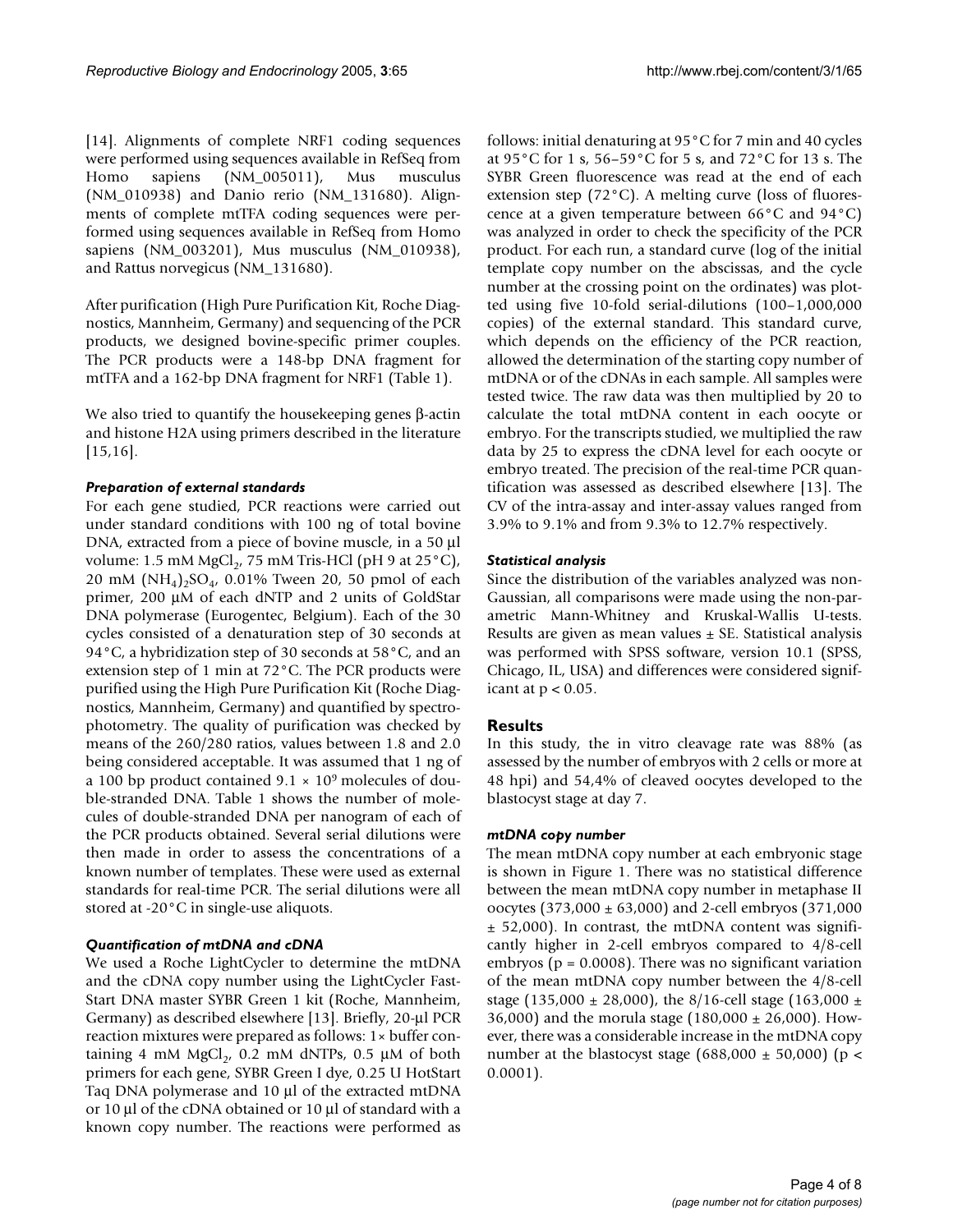

### Figure 1

Comparison of mtDNA content in bovine oocytes and embryos at various stages of development. The mtDNA content decreases between the 2-cell and the 4/8-cell stages (*p* = 0.0008); in contrast, it increases sharply between the morula and the blastocyst stages (*p* < 0.0001). Bars with different superscript differ significantly.

### *mRNAs quantification*

It seems illusory to seek a detectable and constant housekeeping gene during early embryogenesis. Indeed, this is a much debated subject [10,15-17]. In our study β-actin levels remained low or undetectable during the first stages (oocyte, 2-cell, 4/8-cell, 8/16-cell stages), and then increased dramatically during the morula stage. Moreover, histone H2A was not detectable until the morula stage (data not shown). The reproducibility of the results (two RT-PCRs for each sample tested twice for each gene) and the homogeneity at a given embryonic stage led us to express our results in arbitrary units per oocyte or embryo.

The levels of mitochondrial COX1 mRNA, which remained roughly constant from the oocyte to the 8/16 cell stage, increased sharply after the morula stage ( $p =$ 0.002) (Figure 2). The mtTFA mRNA was undetectable until it appeared at the morula stage. The quantity of this transcript increased dramatically at the blastocyst stage (p < 0.0001) (Figure 2). The quantity of NRF1 transcripts remained practically constant from the oocyte to the morula stage, after which it increased significantly up to the blastocyst stage ( $p < 0.0001$ ) (Figure 2).



### Figure 2

Comparison of COX1, mtTFA and NRF1 transcript levels in oocytes and at various stages of bovine embryonic development. Levels of COX1 mRNA remain constant from the oocyte to the 8/16-cell stage, and then increase sharply from the morula stage onwards ( $p = 0.002$ ). mtTFA mRNA was not detected before the morula stage. The abundance of this transcript increased dramatically at the blastocyst stage (*p* < 0.0001). The abundance of NRF1 transcripts remained practically constant from the oocyte to the morula stage, after which it increased significantly up to the blastocyst stage (*p* < 0.0001).

#### *Uncleaved oocyte*

There was no significant difference between mean mtDNA copy number of post insemination uncleaved oocytes  $(415,000 \pm 24,000)$  and 2-cell embryos  $(371,000 \pm 24,000)$ 52,000) both collected 28 hpi. However, the number of COX1 and NRF1 RNA transcripts was significantly lower in the uncleaved oocytes as compared to the embryos that cleaved or to the oocyte before insemination ( $p < 0.0001$ ) (Figure 3). Moreover, the mean mtDNA copy number and transcripts levels are similar in oocytes collected before insemination and 2-cell embryos (Figure 3).

#### **Discussion**

The mean mtDNA copy number per bovine metaphase II oocyte reported here (373,000) is comparable to the 260,000 copies/oocyte first determined in 1982 [18] using the hybridization technique, and very close to the 377,000 copies/oocyte recently found by our group using real-time quantitative PCR [19]. Experiments on bovine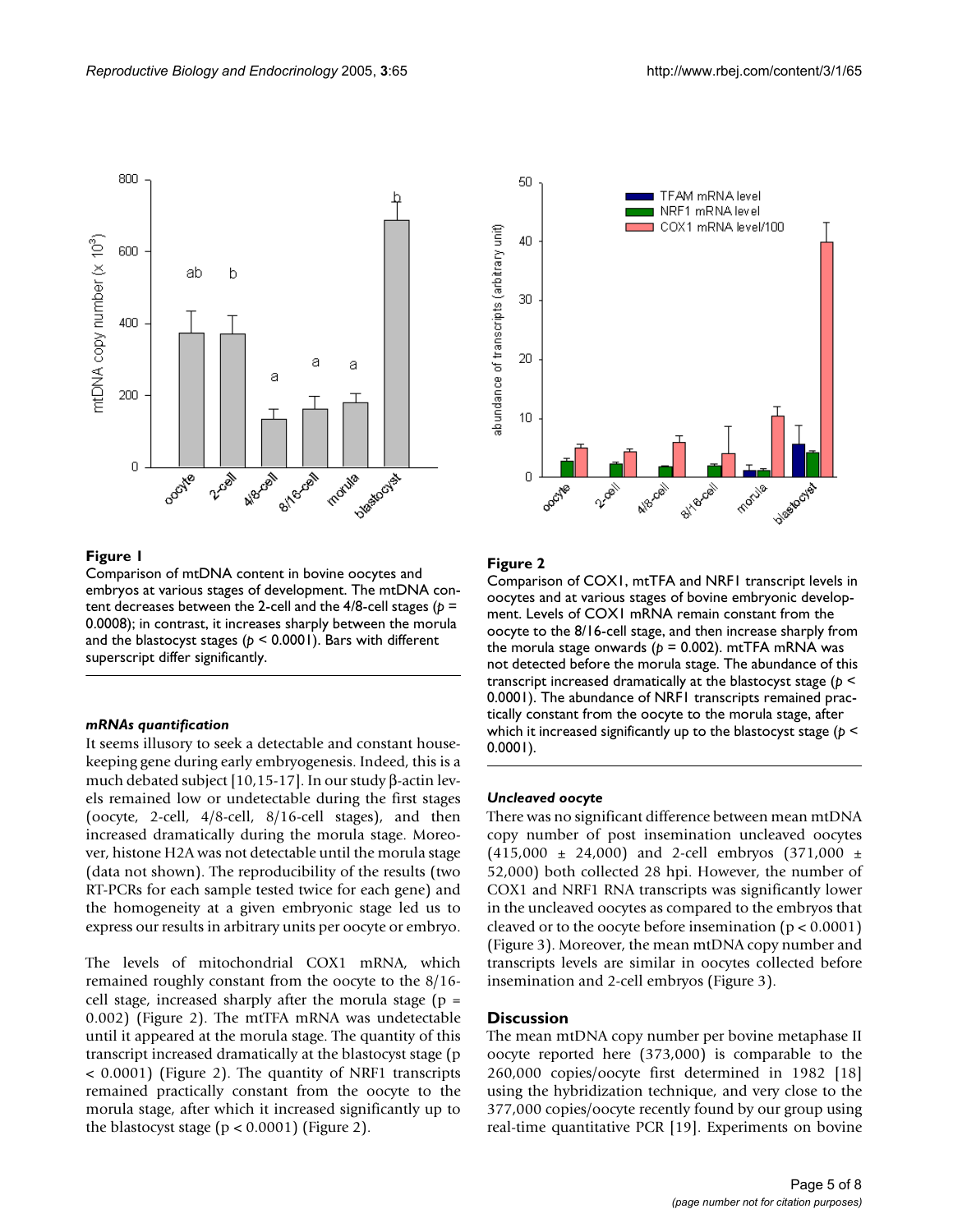oocytes have shown that the mtDNA content, in at least some species, is related to the competence of development to the blastocyst stage [19]. The progression of the mtDNA content during early embryogenesis *in vitro* has been performed only in mouse eggs [20]. This study, performed on pooled oocytes and embryos with the Southern-blot technique, showed that the mtDNA content remained constant from the oocyte to the implantation stage. These results have led to the general belief that mtDNA replication does not occur until after implantation [21]. This result has just been confirmed by quantitative PCR analysis on mouse embryos [10]. However, the fact that the mtDNA copy number remains stable during early mouse embryogenesis could be due to a balance between the degradation and synthesis of mtDNA. Indeed, a recent report has indicated that mtDNA replication occurs in pronuclear and 2-cell stage mouse embryos [22]. In contrast to the mouse model, a marked increase of mtDNA replication from the blastocyst stage onwards was found in bovine embryos. Thus, DNA replication is disconnected from the implantation event (21 days in the bovine), and occurs at an earlier embryonic stage in this species. We observed a significant reduction of about 60% in the mtDNA content between the 2-cell and the 4/8-cell stages. This finding is reinforced by the fact that the metaphase II oocytes and the 2-cell embryos had similar high mtDNA levels, whereas the 4/8-cell, the 8/16-cell embryos and the morulas had similar low mtDNA levels (Figure 2). This drastic reduction of mtDNA content argues in favor of active destruction rather than a reduced turnover of mtDNA molecules. It has been demonstrated that in the course of mammalian embryogenesis, the paternal mtDNA is destroyed at the same stage by a mechanism involving the proteasome [23]. The active destruction of mtDNA would be compatible with the bottleneck hypothesis proposed to explain the homogeneity of the transmitted mitochondrial genomes. This phenomenon of restriction-amplification in the mtDNA copy number seems to occur in multiple steps during oogenesis and embryogenesis [24].

COX1 is a respiratory chain protein encoded by mtDNA. We found that COX1 mRNA increases sharply from the morula stage onwards. The same pattern of expression has been described for cytochrome b mRNA, which is another respiratory chain transcript encoded by the mitochondrial genome [25]. According to several reports [5,6], the onset of mitochondrial transcriptional activity appears to occur at the same time as the MET. Before this, during the early stages of bovine embryogenesis, the level of mitochondrial transcripts remains roughly constant. This observation is supported by other studies in which the inhibition of mitochondrial transcription permitted embryonic development in the mouse up to the blastocyst stage [8,26]



#### Figure 3

Comparison between uncleaved oocytes and 2-cell embryos (both collected at 28 hpi), and oocytes collected before insemination. Although, the mean mtDNA copy numbers did not differ between these three groups, COX1 and NRF1 transcripts were significantly fewer in uncleaved oocytes (*p* < 0.0001).

In mammals, mtTFA has been isolated only in humans [27], in mice [28], and in rats [29]. The mouse mtTFA gene, estimated to span about 10 kb, consists of 7 exons and 6 introns [30]. The NRF1 gene sequence in mice, sheep, fish and humans is partially or totally known. The human NRF1 gene spans 65 Kb and comprises 11 exons and 10 introns [31]. Since the sequences of bovine mtTFA and NRF1 genes remain unknown, we selected nucleotide sequences of primer couples among the exon sequences that are highly conserved between species to obtain bovine PCR products. We retained only the primer couples that yielded single, pure PCR products. Upon sequencing, these PCR products showed a homology of 76% with human mtTFA and a homology of 89% with human NRF1.

NRF1 and mtTFA are ubiquitous factors well known to regulate mtDNA transcription and replication in various tissues. The critical role of mtTFA in embryogenesis has been demonstrated in transgenic experiments. Indeed, in knockout mice the implication of mtTFA in the regulation of the mtDNA copy number has been demonstrated together with its essential involvement in mitochondrial biogenesis and embryonic development [8]. In our study,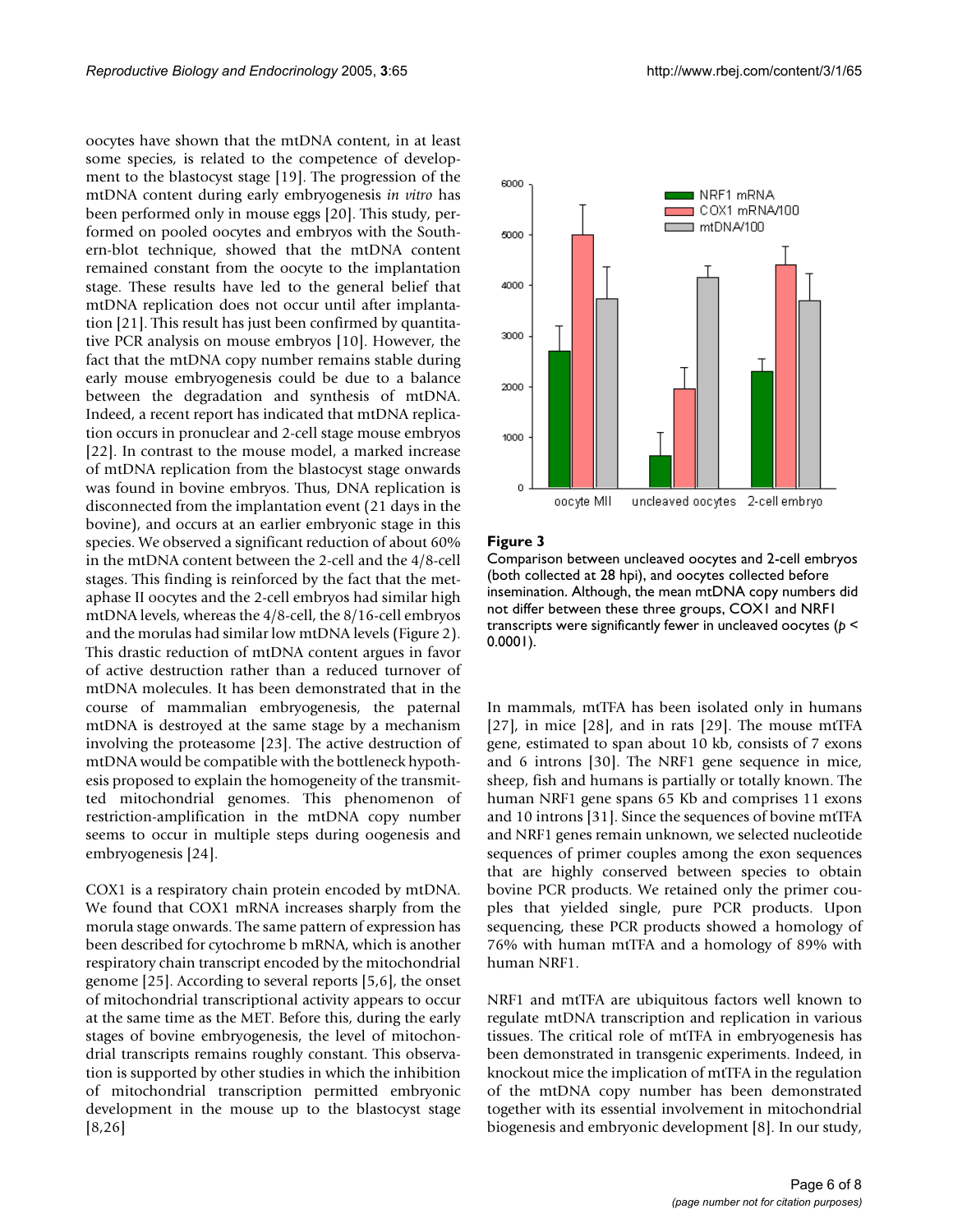we found no mtTFA expression before the morula stage. The appearance of mtTFA transcripts is concomitant with the increase of mitochondrial mRNA and just precedes the increase of the mtDNA copy number. This result strongly suggests that the activation of mitochondrial biogenesis in the bovine embryo occurs between the 8/16-cell and the morula stages under the impulse of mtTFA.

Moreover, it has been shown that the homozygous disruption of the mouse NRF1 gene leads to embryonic death around the time of implantation. The depletion of mtDNA occurring between fertilization and the blastocyst stage suggests that NRF1 is required for mitochondrial maintenance *in vivo*. In this mouse model, the transcription of NRF1 occurred not only during oogenesis but also in early embryogenesis [32]. We found that NRF1 expression was constant up to the blastocyst stage. Thus, it is likely that NRF1 mRNA pre-exists in the oocyte and that a balance is established between the degradation of maternal transcripts and the synthesis of embryonic mRNA. The expression of NRF1 all through early embryogenesis may be necessary to maintain mitochondrial activity and other vital embryonic functions without the intervention of mtTFA [33]. This hypothesis is supported by the finding that homozygous NRF1 knockout embryos died significantly earlier than homozygous mtTFA knockout mouse embryos (at an average age of 6.5 days *versus* 10.5 days). Conversely, the onset of mitochondrial biogenesis at the MET stage under the dependence of mtTFA may be initiated either by NRF1, progressively unmasked to become functional, or by other transcription factors known, at least in humans, to act on the mtTFA promoter [34].

We found that bovine oocytes that failed to cleave at 28 hpi contained significantly fewer transcripts implicated in mitochondrial biogenesis (COX1 and NRF1 mRNAs) than 2-cell stage embryos (collected at the same time) as well as potentially fertilizable oocytes collected before insemination. This finding substantiates the hypothesis that mitochondrial quality is closely related to the fertilizability of the oocyte and to the developmental capacity of the embryo [35]. Indeed, in the case of human oocytes, the developmental potential of the embryo has been shown to be related to the ATP content of the cells [36]. Furthermore, the injection of a small number of mitochondria into mouse oocytes prevents these cells from undergoing apoptosis [37]. However, further investigation will be needed to establish whether the impairment of the factors of mitochondrial biogenesis is the central cause of fertilization failure or merely incidental to a vaster death process.

To our knowledge, this is the first study on a bovine model and using isolated oocytes and embryos. We have determined the kinetics of mtDNA replication and transcription during early bovine embryogenesis in vitro and studied the expression of mtTFA and NRF1, the two main regulators of mitochondrial biogenesis. Our results support the hypothesis that these factors play a critical role in mitochondrial biogenesis during early embryogenesis.

#### **Authors' contributions**

MPP carried out the DNA and RNA extraction, the PCR (and the RT-PCR) reactions and drafted the manuscript. VX and HY participated in collecting the oocytes and embryos and collaborated in the design and the coordination of this study. CMF and TM have made substantial contributions to the analysis and interpretation of the data. They have been involved in revising the manuscript critically for its content. MY has been involved in revising the manuscript critically for his content. RP conceived the study and participated in its design and coordination and helped to draft the manuscript. All the authors have read and approve of the final manuscript.

#### **Acknowledgements**

The authors wish to thank Ms Y. Lavergne for the technical preparation of bovine oocytes and embryos, and Dr K. Malkani for his critical reading of the manuscript.

#### **References**

- 1. Delbart c: Rôle des mitochondries. In *Les mitochondries: biologie et incidences physiopathologiques* Paris: Tec & Doc; 2000:61-93.
- 2. Van Blerkom J: **[Mitochondria in human oogenesis and preim](http://www.ncbi.nlm.nih.gov/entrez/query.fcgi?cmd=Retrieve&db=PubMed&dopt=Abstract&list_uids=15333778)[plantation embryogenesis: engines of metabolism, ionic reg](http://www.ncbi.nlm.nih.gov/entrez/query.fcgi?cmd=Retrieve&db=PubMed&dopt=Abstract&list_uids=15333778)[ulation and developmental competence.](http://www.ncbi.nlm.nih.gov/entrez/query.fcgi?cmd=Retrieve&db=PubMed&dopt=Abstract&list_uids=15333778)** *Reproduction* 2004, **128:**269-280.
- 3. Memili E, Dominko T, First NL: **[Onset of transcription in bovine](http://www.ncbi.nlm.nih.gov/entrez/query.fcgi?cmd=Retrieve&db=PubMed&dopt=Abstract&list_uids=9712315) [oocytes and preimplantation embryos.](http://www.ncbi.nlm.nih.gov/entrez/query.fcgi?cmd=Retrieve&db=PubMed&dopt=Abstract&list_uids=9712315)** *Mol Reprod Dev* 1998, **51:**36-41.
- 4. Gandolfi TA, Gandolfi F: **[The maternal legacy to the embryo:](http://www.ncbi.nlm.nih.gov/entrez/query.fcgi?cmd=Retrieve&db=PubMed&dopt=Abstract&list_uids=11327683) [cytoplasmic components and their effects on early develop](http://www.ncbi.nlm.nih.gov/entrez/query.fcgi?cmd=Retrieve&db=PubMed&dopt=Abstract&list_uids=11327683)[ment.](http://www.ncbi.nlm.nih.gov/entrez/query.fcgi?cmd=Retrieve&db=PubMed&dopt=Abstract&list_uids=11327683)** *Theriogenology* 2001, **55:**1255-1276.
- 5. Telford NA, Watson AJ, Schultz GA: **[Transition from maternal to](http://www.ncbi.nlm.nih.gov/entrez/query.fcgi?cmd=Retrieve&db=PubMed&dopt=Abstract&list_uids=2189447) [embryonic control in early mammalian development: a](http://www.ncbi.nlm.nih.gov/entrez/query.fcgi?cmd=Retrieve&db=PubMed&dopt=Abstract&list_uids=2189447) [comparison of several species.](http://www.ncbi.nlm.nih.gov/entrez/query.fcgi?cmd=Retrieve&db=PubMed&dopt=Abstract&list_uids=2189447)** *Mol Reprod Dev* 1990, **26:**90-100.
- 6. Thompson JG, McNaughton C, Gasparrini B, McGowan LT, Tervit HR: **[Effect of inhibitors and uncouplers of oxidative phospho](http://www.ncbi.nlm.nih.gov/entrez/query.fcgi?cmd=Retrieve&db=PubMed&dopt=Abstract&list_uids=10793625)[rylation during compaction and blastulation of bovine](http://www.ncbi.nlm.nih.gov/entrez/query.fcgi?cmd=Retrieve&db=PubMed&dopt=Abstract&list_uids=10793625) [embryos cultured in vitro.](http://www.ncbi.nlm.nih.gov/entrez/query.fcgi?cmd=Retrieve&db=PubMed&dopt=Abstract&list_uids=10793625)** *J Reprod Fertil* 2000, **118:**47-55.
- 7. Scarpulla RC: **[Nuclear control of respiratory chain expression](http://www.ncbi.nlm.nih.gov/entrez/query.fcgi?cmd=Retrieve&db=PubMed&dopt=Abstract&list_uids=9239537) [in mammalian cells.](http://www.ncbi.nlm.nih.gov/entrez/query.fcgi?cmd=Retrieve&db=PubMed&dopt=Abstract&list_uids=9239537)** *J Bioenerg Biomembr* 1997, **29:**109-119.
- 8. Larsson NG, Wang J, Wilhelmsson H, Oldfors A, Rustin P, Lewandoski M, Barsh GS, Clayton DA: **[Mitochondrial transcription fac](http://www.ncbi.nlm.nih.gov/entrez/query.fcgi?cmd=Retrieve&db=PubMed&dopt=Abstract&list_uids=9500544)**tor A is necessary for mtDNA maintenance **[embryogenesis in mice.](http://www.ncbi.nlm.nih.gov/entrez/query.fcgi?cmd=Retrieve&db=PubMed&dopt=Abstract&list_uids=9500544)** *Nat Genet* 1998, **18:**231-236.
- 9. Ekstrand MI, Falkenberg M, Rantanen A, Park CB, Gaspari M, Hultenby K, Rustin P, Gustafsson CM, Larsson NG: **[Mitochondrial](http://www.ncbi.nlm.nih.gov/entrez/query.fcgi?cmd=Retrieve&db=PubMed&dopt=Abstract&list_uids=15016765) [transcription factor A regulates mtDNA copy number in](http://www.ncbi.nlm.nih.gov/entrez/query.fcgi?cmd=Retrieve&db=PubMed&dopt=Abstract&list_uids=15016765) [mammals.](http://www.ncbi.nlm.nih.gov/entrez/query.fcgi?cmd=Retrieve&db=PubMed&dopt=Abstract&list_uids=15016765)** *Hum Mol Genet* 2004, **13:**935-944.
- 10. Thundathil J, Filion F, Smith LC: [Molecular control of mitochon](http://www.ncbi.nlm.nih.gov/entrez/query.fcgi?cmd=Retrieve&db=PubMed&dopt=Abstract&list_uids=15895466)**[drial function in preimplantation mouse embryos.](http://www.ncbi.nlm.nih.gov/entrez/query.fcgi?cmd=Retrieve&db=PubMed&dopt=Abstract&list_uids=15895466)** *Mol Reprod Dev* 2005, **71:**405-413.
- 11. Smith LC, Thundathil J, Filion F: **[Role of the mitochondrial](http://www.ncbi.nlm.nih.gov/entrez/query.fcgi?cmd=Retrieve&db=PubMed&dopt=Abstract&list_uids=15745628) [genome in preimplantation development and assisted repro](http://www.ncbi.nlm.nih.gov/entrez/query.fcgi?cmd=Retrieve&db=PubMed&dopt=Abstract&list_uids=15745628)[ductive technologies.](http://www.ncbi.nlm.nih.gov/entrez/query.fcgi?cmd=Retrieve&db=PubMed&dopt=Abstract&list_uids=15745628)** *Reprod Fertil Dev* 2005, **17:**15-22.
- 12. Menck MC, Guyader-Joly C, Peynot N, Le Bourhis D, Lobo RB, Renard JP, Heyman Y: **[Beneficial effects of Vero cells for devel](http://www.ncbi.nlm.nih.gov/entrez/query.fcgi?cmd=Retrieve&db=PubMed&dopt=Abstract&list_uids=9178355)[oping IVF bovine eggs in two different coculture systems.](http://www.ncbi.nlm.nih.gov/entrez/query.fcgi?cmd=Retrieve&db=PubMed&dopt=Abstract&list_uids=9178355)** *Reprod Nutr Dev* 1997, **37:**141-150.
- 13. Reynier P, May-Panloup P, Chretien MF, Morgan CJ, Jean M, Savagner F, Barriere P, Malthiery Y: **[Mitochondrial DNA content affects](http://www.ncbi.nlm.nih.gov/entrez/query.fcgi?cmd=Retrieve&db=PubMed&dopt=Abstract&list_uids=11331664)**